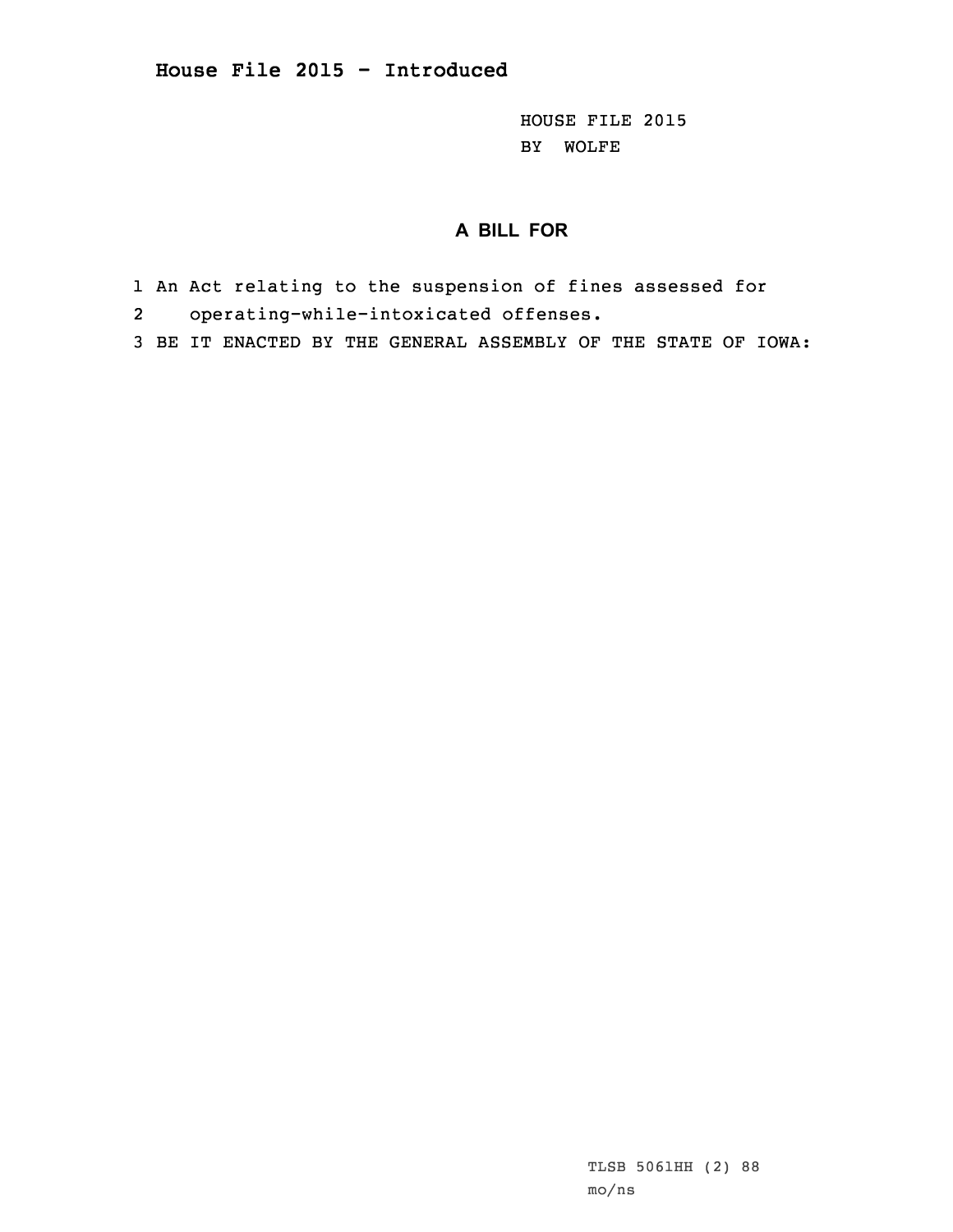1 Section 1. Section 321J.2, subsection 3, paragraph c, 2 unnumbered paragraph 1, Code 2020, is amended to read as 3 follows:

4 Assessment of <sup>a</sup> fine of one thousand two hundred fifty 5 dollars. However, in the discretion of the court, if no <sup>6</sup> personal or property injury has resulted from the defendant's 7 actions, the court may waive up to six hundred twenty-five 8 dollars of the fine when the defendant presents to the court 9 <sup>a</sup> temporary restricted license issued pursuant to section 10 321J.20.

11 Sec. 2. Section 462A.14, subsection 2, paragraph a, 12 subparagraph (2), Code 2020, is amended to read as follows: 13 (2) Assessment of a fine of one thousand dollars. However, 14 <del>in the discretion of the court, if no personal or property</del> 15 injury has resulted from the defendant's actions, up to five 16 hundred dollars of the fine may be waived. As an alternative 17 to <sup>a</sup> portion or all of the fine, the court may order the person 18 to perform unpaid community service.

19 Sec. 3. Section 907.3, subsection 3, paragraph c, 20 unnumbered paragraph 1, Code 2020, is amended to read as 21 follows:

22 <sup>A</sup> mandatory minimum sentence of incarceration imposed pursuant to <sup>a</sup> violation of section 321J.2, [subsection](https://www.legis.iowa.gov/docs/code/2020/321J.2.pdf) 1; furthermore, the court shall not suspend any part of <sup>a</sup> sentence not involving incarceration imposed pursuant to section 321J.2, subsection 3, 4, or 5, other than an assessed fine, beyond the mandatory minimum if any of the following apply:

28 Sec. 4. Section 907.3, subsection 3, paragraph f, Code 2020, 29 is amended to read as follows:

 *f.* <sup>A</sup> mandatory minimum sentence or fine imposed for <sup>a</sup> violation of section [462A.14](https://www.legis.iowa.gov/docs/code/2020/462A.14.pdf), other than an assessed fine. EXPLANATION **The inclusion of this explanation does not constitute agreement with the explanation's substance by the members of the general assembly.**

35 Current law provides that <sup>a</sup> defendant who is convicted of

LSB 5061HH (2) 88

```
-1-
```